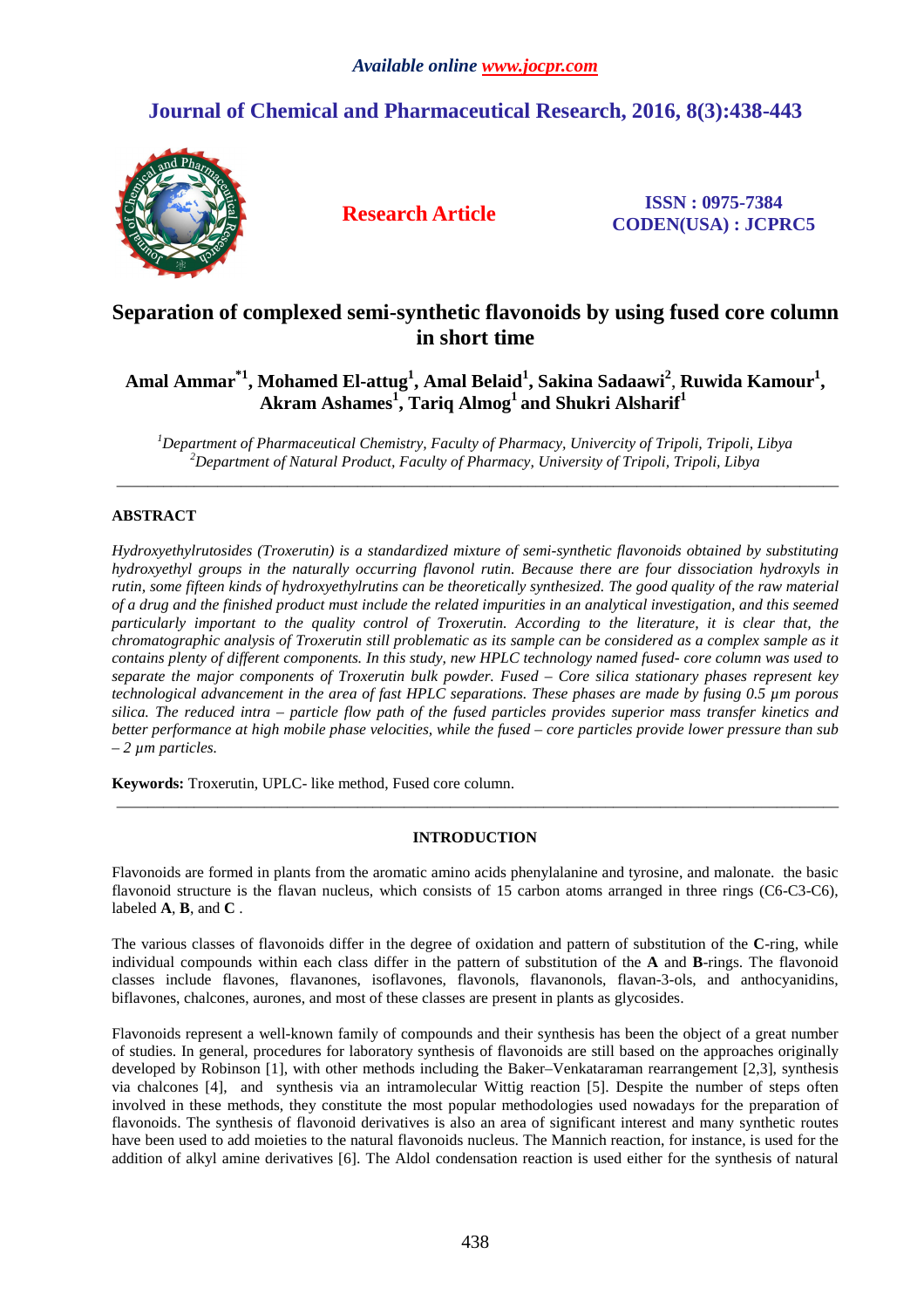flavonoids or for the addition of alkyl or benzyl moieties [7]. Many puplications covering flavonoid biotransformations also focus on oxidation, methylation, glucosidation [8,9,10], and halogenations [11].

\_\_\_\_\_\_\_\_\_\_\_\_\_\_\_\_\_\_\_\_\_\_\_\_\_\_\_\_\_\_\_\_\_\_\_\_\_\_\_\_\_\_\_\_\_\_\_\_\_\_\_\_\_\_\_\_\_\_\_\_\_\_\_\_\_\_\_\_\_\_\_\_\_\_\_\_\_\_



**Figure 1. Various classes of flavonoids which differ in the degree of oxidation and substitution** 

Hydroxyethylrutosides is a standardized mixture of semisynthetic flavonoids obtained by substituting hydroxyethyl groups in the naturally occurring flavonol rutin. It acts primarily on the microvascular endothelium to reduce the hyperpermeability and friability of micrangium, inhibit platelet agglutination and erythrocyte aggregation, prevent the thrombosis and angiosclerosis, and is commonly used for the relief of oedema and related symptoms in patients with chronic venous insufficiency [12]. Because there are four dissociation hydroxyls in rutin, some fifteen kinds of hydroxyethylrutins can be theoretically synthesized (four mono-, six di-, four tri- and one tetrahydroxyethylrutosides); the proportion of the individual composition in hydroxyethylrutosides is related to the reaction conditions. Other hydroxyethylated constituents, such as tetra-hydroxyethyl-quercetin, in which the sugar moiety is absent, are also present in small amounts. Therefore, 7,3',4'-hydroxyethylrutoside, namely 7,3',4'-tris[O-(2 hydroxyethyl)]rutin (Figure 2) has the highest potency.



**Figure 2: Chemical structure of "Trihydroxyethylrutin; 3',4',7-Tris[O-(2-hydroxyethyl)]rutin"**

The good quality of the raw material of a drug and the finished product must include the related impurities in an analytical investigation, and this seemed particularly important to the quality control of Troxerutin. Unfortunately, it is difficult to find the standards of the derivative impurities on the market, which sometimes makes the investigation impossible. HPLC is the most commonly used method to control the quality of Troxerutin and its preparations [13 - 17]. The separation and determination of Troxerutin have been done on a VP-ODS column. The column was thermostatically controlled at 35°C [18]. Some other methods, such as TLC [19] and CE [20] were also reported for Troxerutin analysis. There are some studies with various stationary phases RP-18, RP-8 and RP-2 for analysis of avonoids[21]. Experiments have imposed the conclusion that the longer C-chain, the higher the resolution.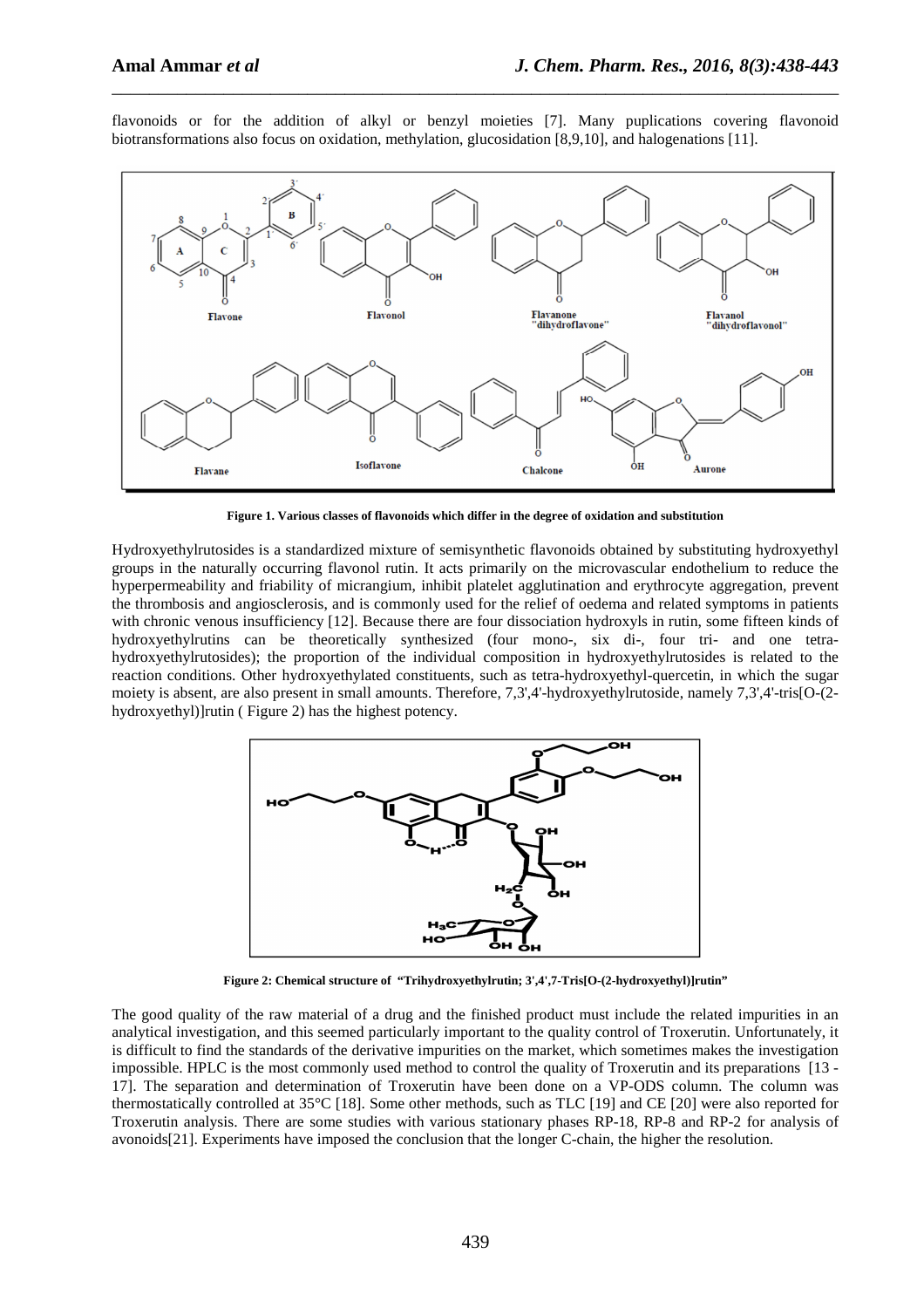Some of the publications reported pure chromatographic studies on the effects of the stationary and mobile phases [22]. Nedyalka Dimova used gradient elution and RP-column Nucleosil 100 C8 125\_4 mm, 5 µm particle size (USA) as stationary phases for analysis [23].

\_\_\_\_\_\_\_\_\_\_\_\_\_\_\_\_\_\_\_\_\_\_\_\_\_\_\_\_\_\_\_\_\_\_\_\_\_\_\_\_\_\_\_\_\_\_\_\_\_\_\_\_\_\_\_\_\_\_\_\_\_\_\_\_\_\_\_\_\_\_\_\_\_\_\_\_\_\_

According to the literature, it is clear that, the chromatographic analysis of Troxerutin still problematic as its sample can be considered as a complex sample as it contains plenty of different components. The new stationary phase, monolithic was reported in a combination with capillary electrochromatography for the determination of Troxerutin [24].

Reverse Phase High Performance Liquid Chromatographic (RP-HPLC) method was used for the simultaneous quantitative estimation of Calcium dobesilate 500 mg and Troxerutin500 mg in tablets as per ICH guidelines on Enable C18G (250X4.6 mm; 5µ) column and an isocratic elution [25].

However, there is no new technology as fused core column was used. Therefore, in this study, fused core column with HPLC and TLC methods were developed to separate the major components of Troxerutin bulk powder.

### **EXPERIMENTAL SECTION**

### *2.1. Material and solutions*

All chemicals and reagents used were of analytical grade. Troxerutin (TRX) 90% was obtained from Aldrich chemical, (Milwaukee, USA), and Trihydroxy ethylrutin ≥80% HPLC was obtained from Sigma - Aldrich (Belgium). Sodium dihydrogen phosphate was obtained from Germed, (Germany). Acetonitrile HPLC grade was obtained from Baker, (Deventer- Holland). Sodium hydroxide was obtained from Merck, (Darmstadt, Germany). Phosphoric acid was obtained from Riedel – De Haen (Hanover, Germany). Spherisorb ODS2 RP – 18- column (5 µm partical size, 250 mm x 4.6 mm, VDS Optilab), while Ascentis Express C18 column (10cm x 4.6 mm, 2.7 µm) was obtained from (Sigma Aldrich, USA).

### *2.2. Sample preparation*

A 10 mg of each of TRX 90%, Aldrich chemical (Milwaukee,USA) and Trihydroxy ethylrutin ≥80% HPLC, Sigma-Aldrich (Belgium) were accurately weighed separately and quantitatively transferred to two different 10 mL volumetric flasks by dissolving each compound separately in small amount of mobile phase and complete to the volume of each flask with the mobile phase to obtain stock  $(1g, L<sup>-1</sup>)$  solutions of each company sample.

Working solutions: Serial dilutions for each compound were done to get the drug concentrations of 50, 100, 500 mg  $.L^{-1}$ 

A 0.1M phosphate buffer for the (Solvent **A)** was prepared by dissolving a 13.8 g of sodium dihydrogen phosphate in 1L distilled water. The pH was adjusted to 4.4 by addition of diluted NaOH solution 2M (8.5 gm/ 100ml water) or phosphoric acid (10%). Where the (Solvent **B)** is acetonitrile HPLC-grade, the mobile phase consists of a mixture of solvent A and B in the ratio  $84:16 \text{ v/v}$ . The mobile phase was degassed by sonication before use.

All solutions were prepared by using ultrapure MilliQ-water (Millipore, Milford, MA, USA) and were filtered through a 0.2 µm membrane filter (Dassel, Germany). The pH value of the buffers was measured and adjusted with the aid of a Digital pH meter pH 522, (WTW, Germany).

### *2.3. Apparatus*

The experiments were performed by HPLC system (Merck Hitachi Darmstadt, Germany), Interface (D-6000 Merck/Hitachi), the mobile phase was delivered by a LC pump (L-6200 Intelligent pump, Merck– Hitachi, Darmstadt, Germany) and samples were injected using an automatic autosampler (Elite LaChrom L-2200, Merck-Hitachi, Darmstadt, Germany). The column was kept in the oven T-6300, Merck/Hitachi, Darmstadt, Germany) to keep the temperature constant at room temperature (20°C). The (L-4500 UV-VIS diode array) was used as a detector. Data acquisition was done by (D7000 HSM, Merck/Hitachi) software.

### *2.4.Chromatographic conditions*

The separation was performed on fused core, and Spherisorb ODS2 columns with flow rate of 0.5 mL.min-1. All separations were performed at ambient temperature and 350 nm was the detection wavelength. Injection volume was 20 µL.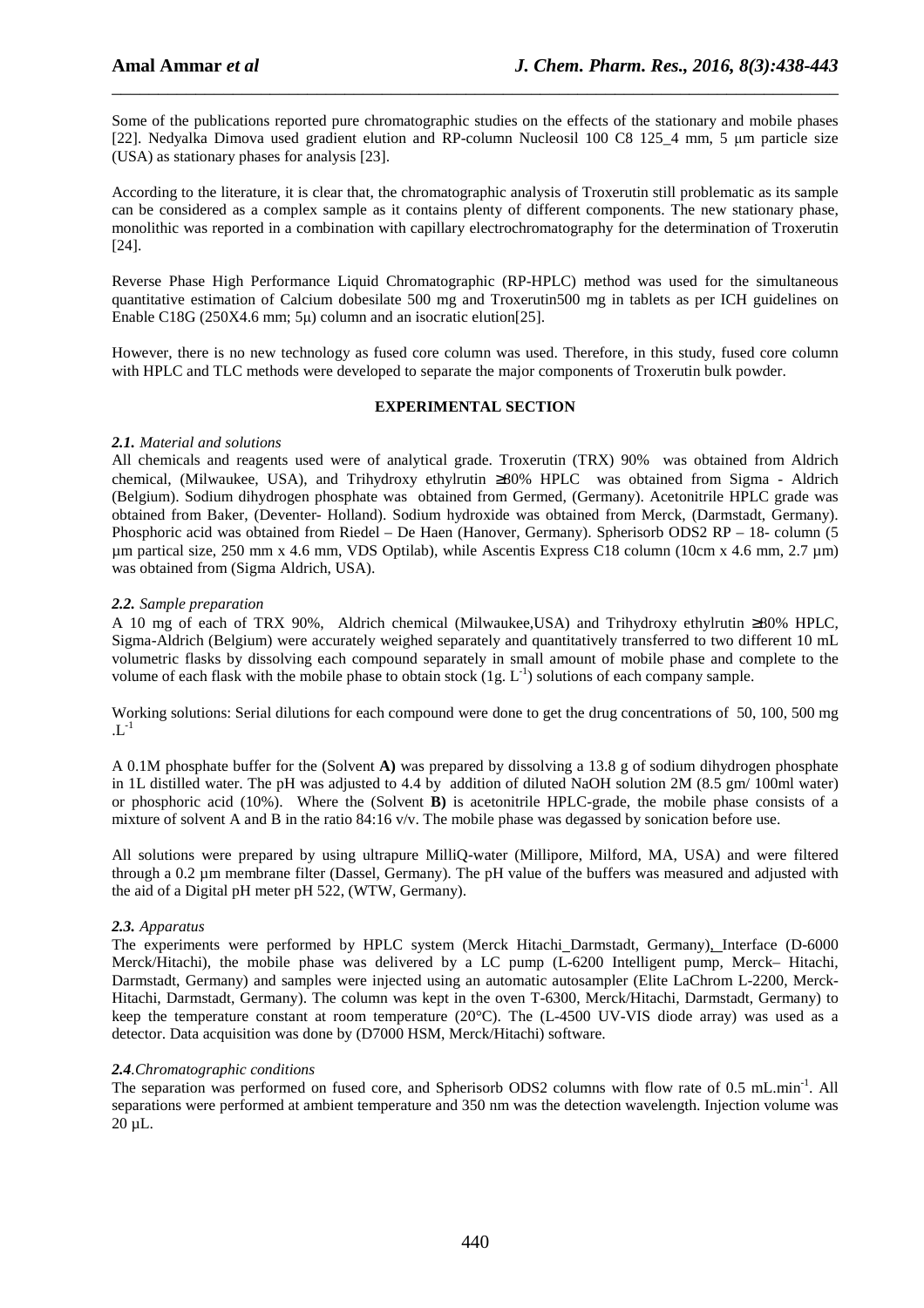#### **RESULTS AND DISCUSSION .**

\_\_\_\_\_\_\_\_\_\_\_\_\_\_\_\_\_\_\_\_\_\_\_\_\_\_\_\_\_\_\_\_\_\_\_\_\_\_\_\_\_\_\_\_\_\_\_\_\_\_\_\_\_\_\_\_\_\_\_\_\_\_\_\_\_\_\_\_\_\_\_\_\_\_\_\_\_\_

#### **3.1. Transfer of official HPLC method to UPLC-like method:**

Troxerutin is an official drug as there is a pharmacopoeal analytical method for it however the DAB was the only equivalent reference to the pharmacopoeia which publishes an analytical TLC method for Troxerutin in 2005.

Octadecylsilane (ODS) was used as a HPLC column packing material for the official HPLC analysis of Troxerutin [26] with isocratic elution using a sodium dihydrogen phosphate buffer (pH 4.4) : Acetonitrile (80:20). By the application of the practical official procedure a long chromatographic run was observed with poor resolution and the obtained peaks were with tailing. Therefore experimental trials for optimization of the analytical procedure were tested as changing the ratio of the mobile system components from 80:20 to 84:16 as a result the  $t<sub>R</sub>$  of the analyses were decreased with a decrease in the total chromatographic run time from 40 min to 30 min (Figure 3). However the analysis time still long, therefore another trial was tested as a change of the used HPLC column to a fused core column a reduction in the chromatographic run time were observed to just 10 minutes and the obtained peaks were with greater peak heights which indicated a more sensitive detector response.



**Figure 3: Representative chromatogram for optimized HPLC method to analysis of Troxerutin (0.5mg/ml) with conventional column** 

It was clearly observed that the chromatographic run time was significantly reduced to about 10 min with the use of fused core column (red chromatogram) compared with the conventional column (blue chromatogram). Moreover the peak height of the obtained components was increased as well by using fused core column which increase the sensitivity of the fused core column HPLC method to the analyses (Figure 4).



**Figure 4: Representative chromatogram for analysis of Troxerutin by A: conventional column, B: fused core column** 

To examine the optimized procedure for the determination of all components in the presence of each other a large amount of Troxerutin (10 µg) was injected as a sample and as shown in the obtained chromatogram the separation efficiency of the fused core was much better than the conventional one, as extra peaks were observed with the use of fused core column compared with the conventional one.

It is important to notice the difference in the obtained chromatograms with the different sample sources (manufactures). Although both companies are prestigious companies however both gave different chromatograms even if the used columns, the mobile system and all the analytical procedure were the same as shown in the table. As a conclusion of that difference was the TRX is a difficult mixture of components to be analyzed as a different source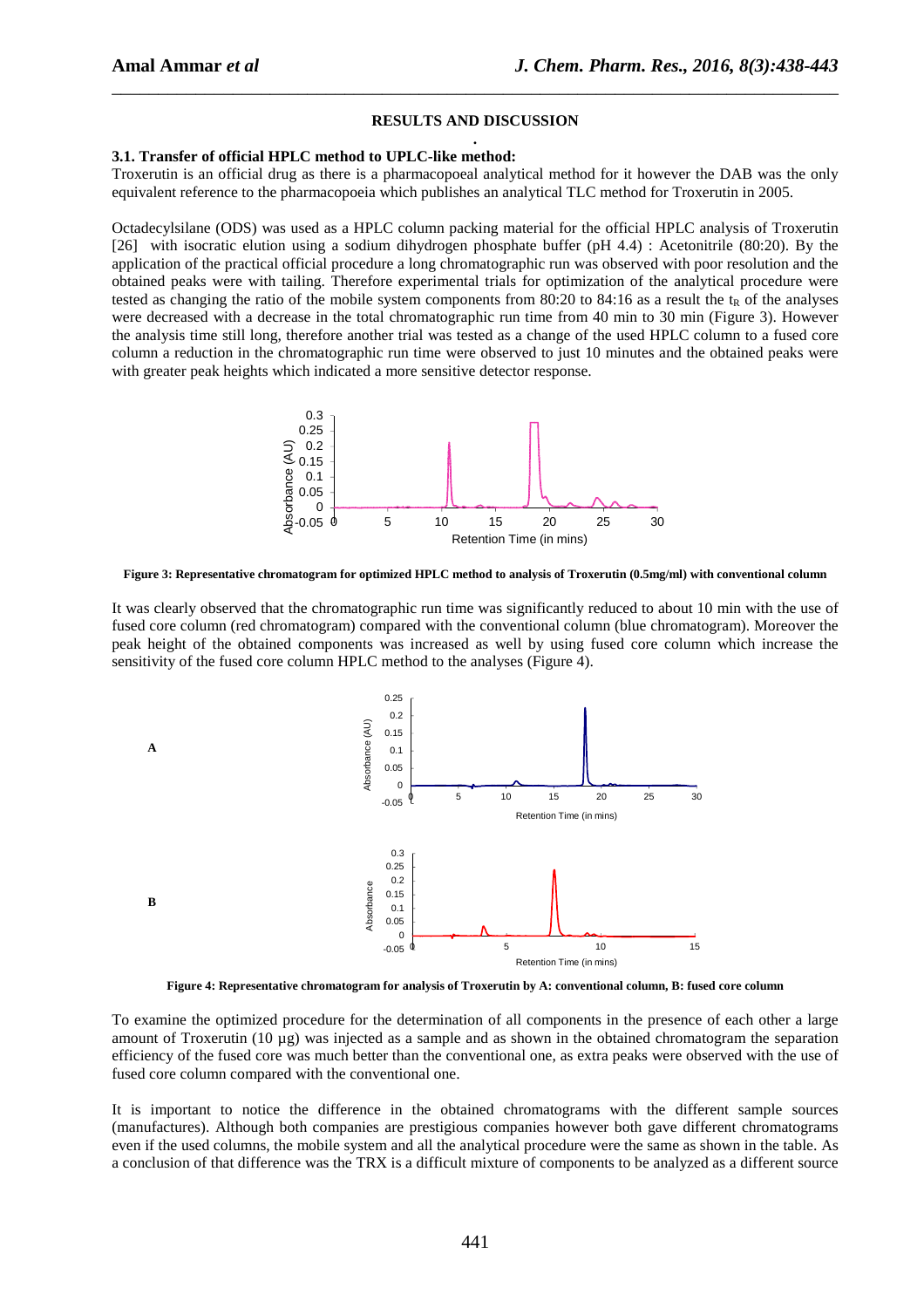of that analyte gave different components so that gave another challenge in its determination and/or separation of these components (Figure 5).

\_\_\_\_\_\_\_\_\_\_\_\_\_\_\_\_\_\_\_\_\_\_\_\_\_\_\_\_\_\_\_\_\_\_\_\_\_\_\_\_\_\_\_\_\_\_\_\_\_\_\_\_\_\_\_\_\_\_\_\_\_\_\_\_\_\_\_\_\_\_\_\_\_\_\_\_\_\_



**Figure 5: Representative chromatograms for analysis of TRX (0.05 mg/ml) A and B on conventional and fused core columns respectively, (0.5 mg/ml) C and D on conventional and fused core columns respectively. Left hand side; TRX 90%, Aldrich chemical (Milwaukee, USA) and right hand side; Trihydroxy ethylrutin** ≥**80% HPLC, Sigma-Aldrich (Belgium)** 

#### **CONCLUSION**

Through the literature of the official and nonofficial HPLC analysis of Troxerutin, conventional HPLC column was the only stationary phase which used for its analysis. There are many disadvantages for the use of that type of columns such as long analysis time. To the best of our knowledge there is no reported UPLC-like method for this drug. UPLC is a new type of fast HPLC technique which characterised by the short analysis time. Therefore it was important to transfer the official HPLC method to UPLC-like method by the use of new analytical column which packed with more advanced stationary phases such as fused core column. Very short analysis time was obtained with the developed method by using fused core column with isocratic elution. Where, the official chromatographic run time for the analysis of Troxerutin was (40 min) and on its transfer to UPLC-like method the analysis time was reduced to (10 min).